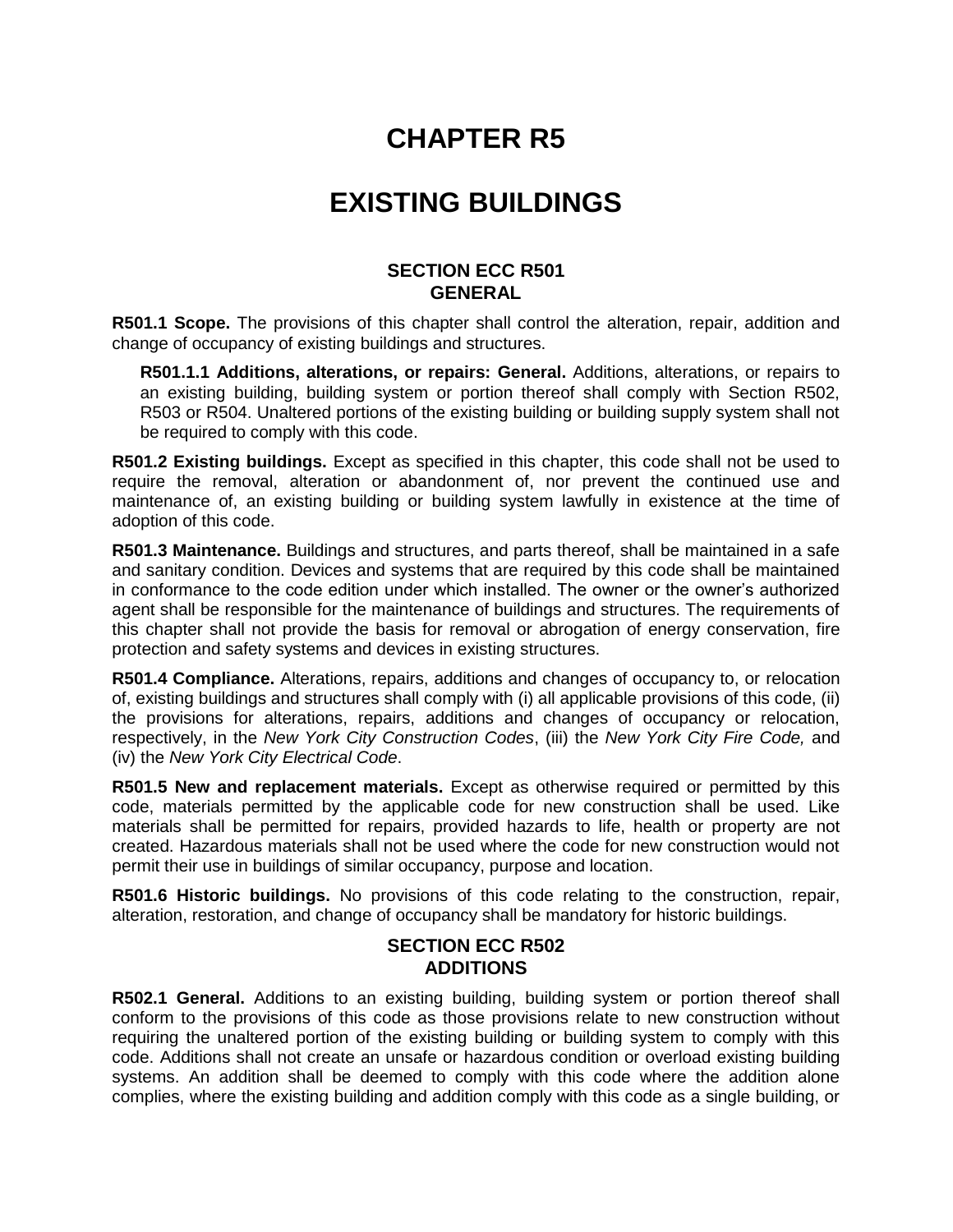where the building with the addition uses no more energy than the existing building. Additions shall be in accordance with Section R502.1.1 or R502.1.2.

**R502.1.1 Prescriptive compliance.** Additions shall comply with Sections R502.1.1.1 through R502.1.1.4.

**R502.1.1.1 Building envelope.** New building envelope assemblies that are part of the addition shall comply with Sections R402.1, R402.2, R402.3.1 through R402.3.5, and R402.4.

**Exception:** Where nonconditioned space is changed to conditioned space, the building envelope of the addition shall comply where the UA, as determined in Section R402.1.5, of the existing building and the addition, and any alterations that are part of the project, is less than or equal to UA generated for the existing building.

**R502.1.1.2 Heating and cooling systems.** New heating, cooling and duct systems that are part of the addition shall comply with Sections R403.1, R403.2, R403.3, R403.5 and R403.6.

**Exception:** Where ducts from an existing heating and cooling system are extended to an addition, duct systems with less than 40 linear feet (12.19 m) in unconditioned spaces shall not be required to be tested in accordance with Section R403.3.3.

**R502.1.1.3 Service hot water systems.** New service hot water systems that are part of the addition shall comply with Section R403.4.

**R502.1.1.4 Lighting.** New lighting systems that are part of the addition shall comply with Section R404.1.

**R502.1.2 Existing plus addition compliance (Simulated Performance Alternative).** Where nonconditioned space is changed to conditioned space, the addition shall comply where the annual energy cost or energy use of the addition and the existing building, and any alterations that are part of the project, is less than or equal to the annual energy cost of the existing building when modeled in accordance with Section R405. The addition and any alterations that are part of the project shall comply with Section R405 in its entirety.

## **SECTION ECC R503 ALTERATIONS**

**R503.1 General.** Alterations to any building or structure shall comply with the requirements of the code for new construction. Alterations shall be such that the existing building or structure is no less conforming to the provisions of this code than the existing building or structure was prior to the alteration.

Alterations to an existing building, building system or portion thereof shall conform to the provisions of this code as they relate to new construction without requiring the unaltered portions of the existing building or building system to comply with this code. Alterations shall not create an unsafe or hazardous condition or overload existing building systems. Alterations shall be such that the existing building or structure uses no more energy than the existing building or structure prior to the alteration. Alterations to existing buildings shall comply with Sections R503.1.1 through R503.2.

**R503.1.1 Building envelope.** Building envelope assemblies that are part of the alteration shall comply with Section R402.1.2 or R402.1.4, Sections R402.2.1 through R402.2.13, R402.3.1, R402.3.2, R402.4.3 and R402.4.5.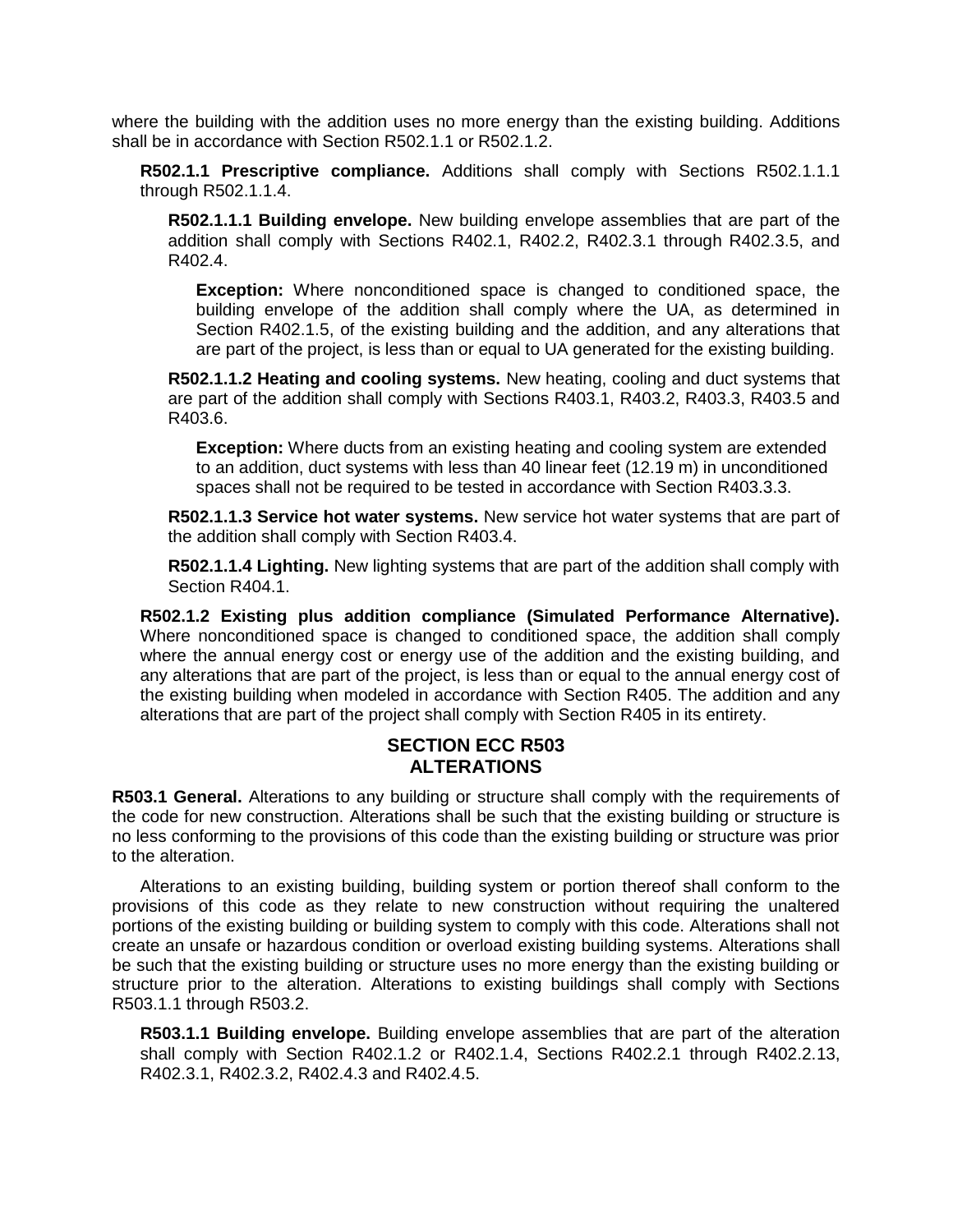**Exception:** The following alterations need not comply with the requirements for new construction provided the energy use of the building is not increased:

- 1. Storm windows installed over existing fenestration.
- 2. Existing ceiling, wall or floor cavities exposed during construction provided that these cavities are filled with insulation.
- 3. Construction where the existing roof, wall or floor cavity is not exposed.
- 4. Roof recover.
- 5. Roofs without insulation in the cavity and where the sheathing or insulation is exposed during reroofing shall be insulated either above or below the sheathing.
- 6. Surface-applied window film installed on existing single pane fenestration assemblies to reduce solar heat gain provided the code does not require the glazing or fenestration assembly to be replaced.

**R503.1.1.1 Replacement fenestration.** Where some or all of an existing fenestration unit is replaced with a new fenestration product, including sash and glazing, the replacement fenestration unit shall meet the applicable requirements for *U*-factor and SHGC as provided in Table R402.1.2.

**R503.1.2 Heating and cooling systems.** New heating, cooling and duct systems that are part of the alteration shall comply with Sections R403.1, R403.2, R403.3 and R403.6.

**Exception:** Where ducts from an existing heating and cooling system are extended, duct systems with less than 40 linear feet (12.19 m) in unconditioned spaces shall not be required to be tested in accordance with Section R403.3.3.

**R503.1.3 Service hot water systems.** New service hot water systems that are part of the alteration shall comply with Section R403.4.

**R503.1.4 Lighting.** New lighting systems that are part of the alteration shall comply with Section R404.1.

**Exception:** Alterations that replace less than 20 percent of the luminaires in a space, provided that such alterations do not increase the installed interior lighting power.

**R503.2 Change in space conditioning.** Any nonconditioned or low-energy space that is altered to become conditioned space shall be required to be brought into full compliance with this code.

**Exception:** Where the simulated performance option in Section R405 is used to comply with this section, the annual energy cost of the proposed design is permitted to be 110 percent of the annual energy cost otherwise allowed by Section R405.3.

### **SECTION ECC R504 REPAIRS**

**R504.1 General.** Buildings, structures and parts thereof shall be repaired in compliance with Section R501.3 and this section. Work on nondamaged components necessary for the required repair of damaged components shall be considered part of the repair and shall not be subject to the requirements for alterations in this chapter. Routine maintenance required by Section R501.3, ordinary repairs exempt from permit, and abatement of wear due to normal service conditions shall not be subject to the requirements for repairs in this section.

**R504.2 Application.** For the purposes of this code, the following shall be considered repairs: